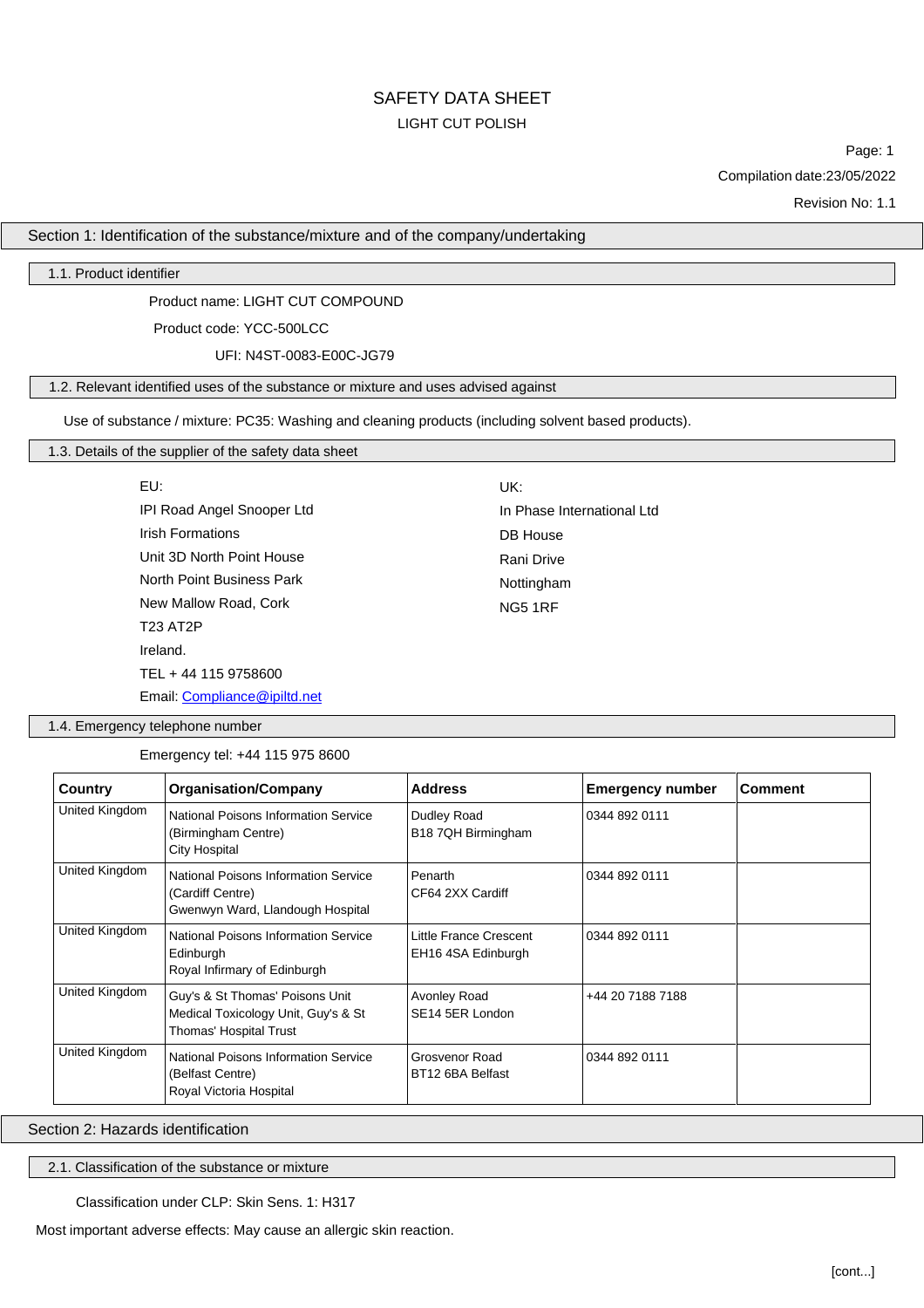#### 2.2. Label elements

Label elements:

Hazard statements: H317: May cause an allergic skin reaction.

Hazard pictograms: GHS07: Exclamation mark



Signal words: Warning

Precautionary statements: P261: Avoid breathing <dust/fumes/gas/mist/vapours/spray>.

P272: Contaminated work clothing should not be allowed out of the workplace.

P280: Wear <protective gloves/protective clothing/eye protection/face protection>.

P302+352: IF ON SKIN: Wash with plenty of water/.

P321: Specific treatment (see ... on this label).

P333+313: If skin irritation or rash occurs: Get medical <advice/attention>.

2.3. Other hazards

PBT: This product is not identified as a PBT/vPvB substance.

### Section 3: Composition/information on ingredients

## 3.2. Mixtures

Hazardous ingredients:

#### HYDROCARBONS, C11-C14, N-ALKANES, ISOALKANES, CYCLICS, <2% AROMATICS - REACH registered number (s): 01-2119456620-43-XXXX

| <b>EINECS</b> | CAS | PBT / WEL                                               | <b>CLP Classification</b>    | Percent |
|---------------|-----|---------------------------------------------------------|------------------------------|---------|
|               |     | Substance with a Community<br>workplace exposure limit. | Asp. Tox. 1: H304: -: EUH066 | l-10%   |

# HYDROCARBONS, C10-C13, N-ALKANES, ISOALKANES, CYCLICS, <2% AROMATICS - REACH registered number (s): 01-2119457273-39-XXXX

| 918-481-9 | Substance with a Community  | Asp. Tox. 1: H304: -: EUH066 | 1-10% |
|-----------|-----------------------------|------------------------------|-------|
|           | l workplace exposure limit. |                              |       |

OLEIC ACID

| <b>112-80-1</b> | Eye Irrit. 2: H319; Skin Irrit. 2: H315 | <b>-10%</b> |
|-----------------|-----------------------------------------|-------------|
|                 |                                         |             |

# A MIXTURE OF: 5-CHLORO-2-METHYL-2H-ISOTHIAZOL-3-ONE [EC NO 247-500-7] AND 2-METHYL-2H-ISOTHIAZOL-3-ONE [EC NO 220-239-6]

| 55965-84-9 | Acute Tox. 3: H331; Acute Tox. 3: H311; | $< 0.1\%$ |
|------------|-----------------------------------------|-----------|
|            | Acute Tox. 3: H301; Skin Corr. 1B:      |           |
|            | H314; Skin Sens. 1: H317; Aquatic       |           |
|            | Acute 1: H400; Aquatic Chronic 1:       |           |
|            | H410                                    |           |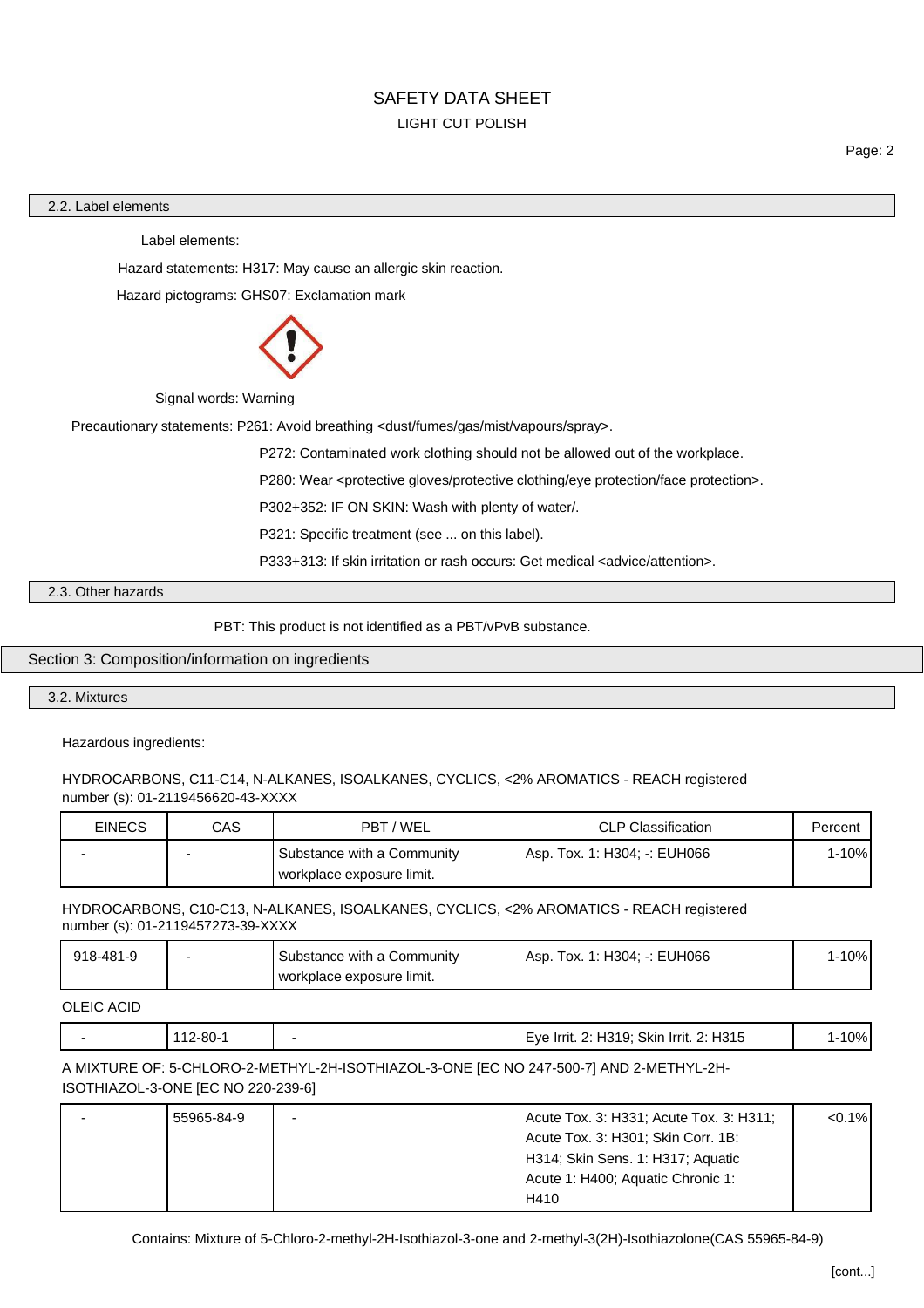# SAFETY DATA SHEET

#### LIGHT CUT POLISH

Page: 3

#### Section 4: First aid measures

4.1. Description of first aid measures

Skin contact: Remove all contaminated clothes and footwear immediately unless stuck to skin. Wash

immediately with plenty of soap and water. Consult a doctor.

Eye contact: Bathe the eye with running water for 15 minutes. Consult a doctor.

Ingestion: Wash out mouth with water. Consult a doctor.

Inhalation: Remove casualty from exposure ensuring one's own safety whilst doing so. Consult a

doctor.

4.2. Most important symptoms and effects, both acute and delayed

Skin contact: There may be irritation and redness at the site of contact.

Eye contact: There may be irritation and redness. The eyes may water profusely.

Ingestion: There may be soreness and redness of the mouth and throat.

Inhalation: Exposure may cause coughing or wheezing.

Delayed / immediate effects: Delayed effects can be expected after long-term exposure.

4.3. Indication of any immediate medical attention and special treatment needed

Immediate / special treatment: Not applicable.

Section 5: Fire-fighting measures

5.1. Extinguishing media

Extinguishing media: Suitable extinguishing media for the surrounding fire should be used. Use water spray tocool

containers.

5.2. Special hazards arising from the substance or mixture

Exposure hazards: In combustion emits toxic fumes.

5.3. Advice for fire-fighters

Advice for fire-fighters: Wear self-contained breathing apparatus. Wear protective clothing to prevent contact

with skin and eyes.

Section 6: Accidental release measures

6.1. Personal precautions, protective equipment and emergency procedures

Personal precautions: Do not attempt to take action without suitable protective clothing - see section 8 of SDS.

Turn leaking containers leak-side up to prevent the escape of liquid.

6.2. Environmental precautions

Environmental precautions: Do not discharge into drains or rivers. Contain the spillage using bunding.

6.3. Methods and material for containment and cleaning up

Clean-up procedures: Absorb into dry earth or sand. Transfer to a closable, labelled salvage container for

disposal by an appropriate method.

#### 6.4. Reference to other sections

Reference to other sections: Refer to section 8 of SDS.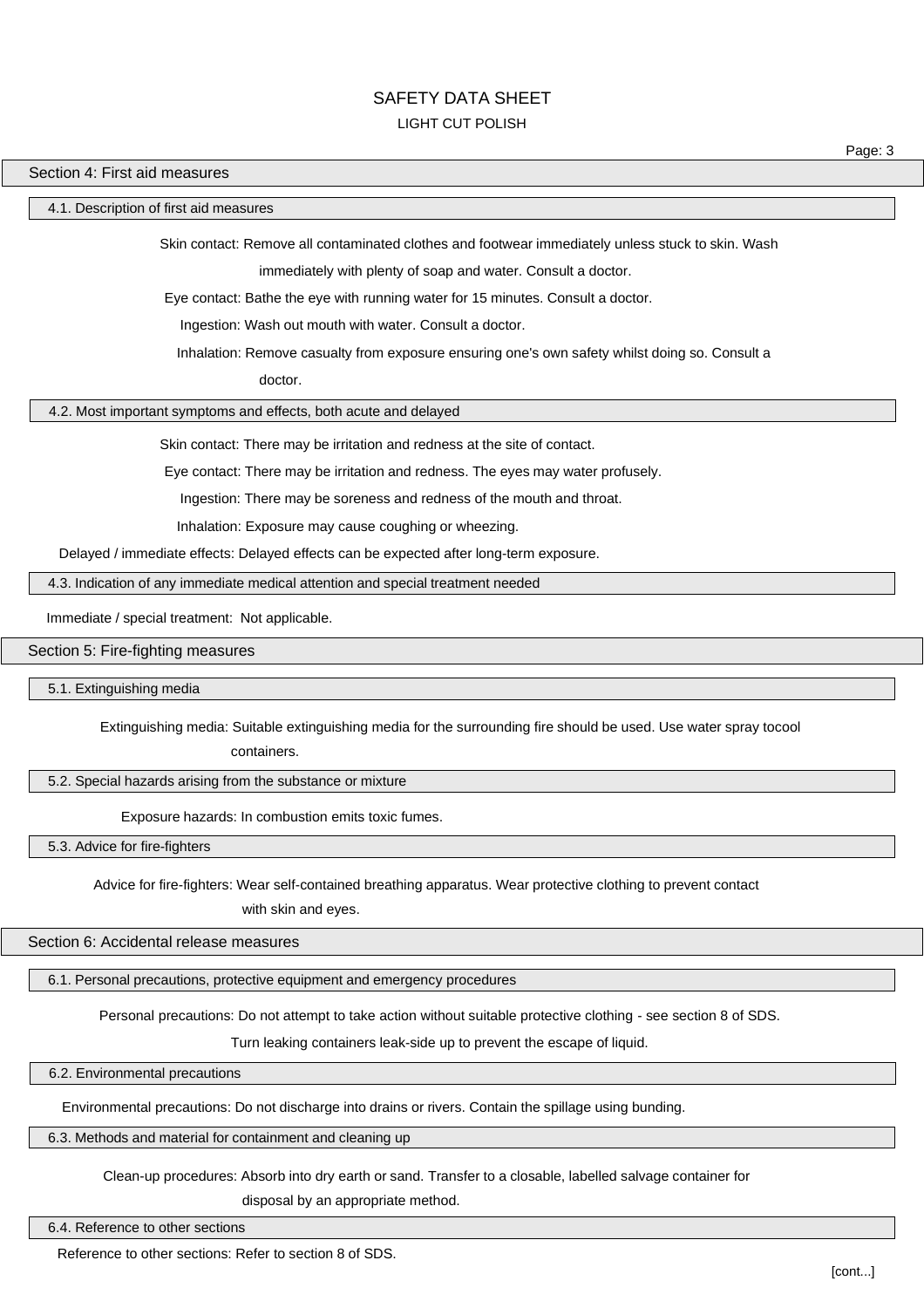# SAFETY DATA SHEET

# LIGHT CUT POLISH

#### Section 7: Handling and storage

#### 7.1. Precautions for safe handling

Handling requirements: Avoid direct contact with the substance. Avoid the formation or spread of mists in the air.

### 7.2. Conditions for safe storage, including any incompatibilities

Storage conditions:Store in a cool, well ventilated area. Keep container tightly closed.

Suitable packaging: It is recommended to store in original packaging

7.3. Specific end use(s)

Specific end use(s): No data available.

## Section 8: Exposure controls/personal protection

#### 8.1. Control parameters

### Hazardous ingredients:

## HYDROCARBONS, C11-C14, N-ALKANES, ISOALKANES, CYCLICS, <2% AROMATICS

Workplace exposure limits: Workplace exposure limits:

| State    | <b>TWA</b><br>$^{\circ}$ hour $\overline{\phantom{a}}$ . | STEL<br>$\overline{\phantom{0}}$<br>$5 \,\mathrm{min}$ . | hour TWA | $\sim$ $\sim$ $\sim$ $\sim$ $\sim$<br>l 5 min<br>-- |
|----------|----------------------------------------------------------|----------------------------------------------------------|----------|-----------------------------------------------------|
| - 1<br>ᄂ |                                                          |                                                          | 165ppm   |                                                     |

A MIXTURE OF: 5-CHLORO-2-METHYL-2H-ISOTHIAZOL-3-ONE [EC NO 247-500-7] AND 2-METHYL-2H-

ISOTHIAZOL-3-ONE [EC NO 220-239-6]

| ιK<br>.<br>$ -$ | $- - - - -$<br>. . |  |  |
|-----------------|--------------------|--|--|
|                 |                    |  |  |

DNEL/PNEC Values

DNEL / PNEC No data available.

8.2. Exposure controls

Engineering measures: Ensure there is sufficient ventilation of the area.

Respiratory protection: Self-contained breathing apparatus must be available in case of emergency.

Hand protection: Impermeable gloves.

Eye protection: Safety glasses. Ensure eye bath is to hand.

Skin protection: Impermeable protective clothing.

Environmental: An environmental assessment must be made to ensure compliance with local

environmental legislation.

Section 9: Physical and chemical properties

9.1. Information on basic physical and chemical properties

State: Emulsion Colour: Various

Solubility in water: Miscible

Viscosity: Viscous

Flash point°C: >100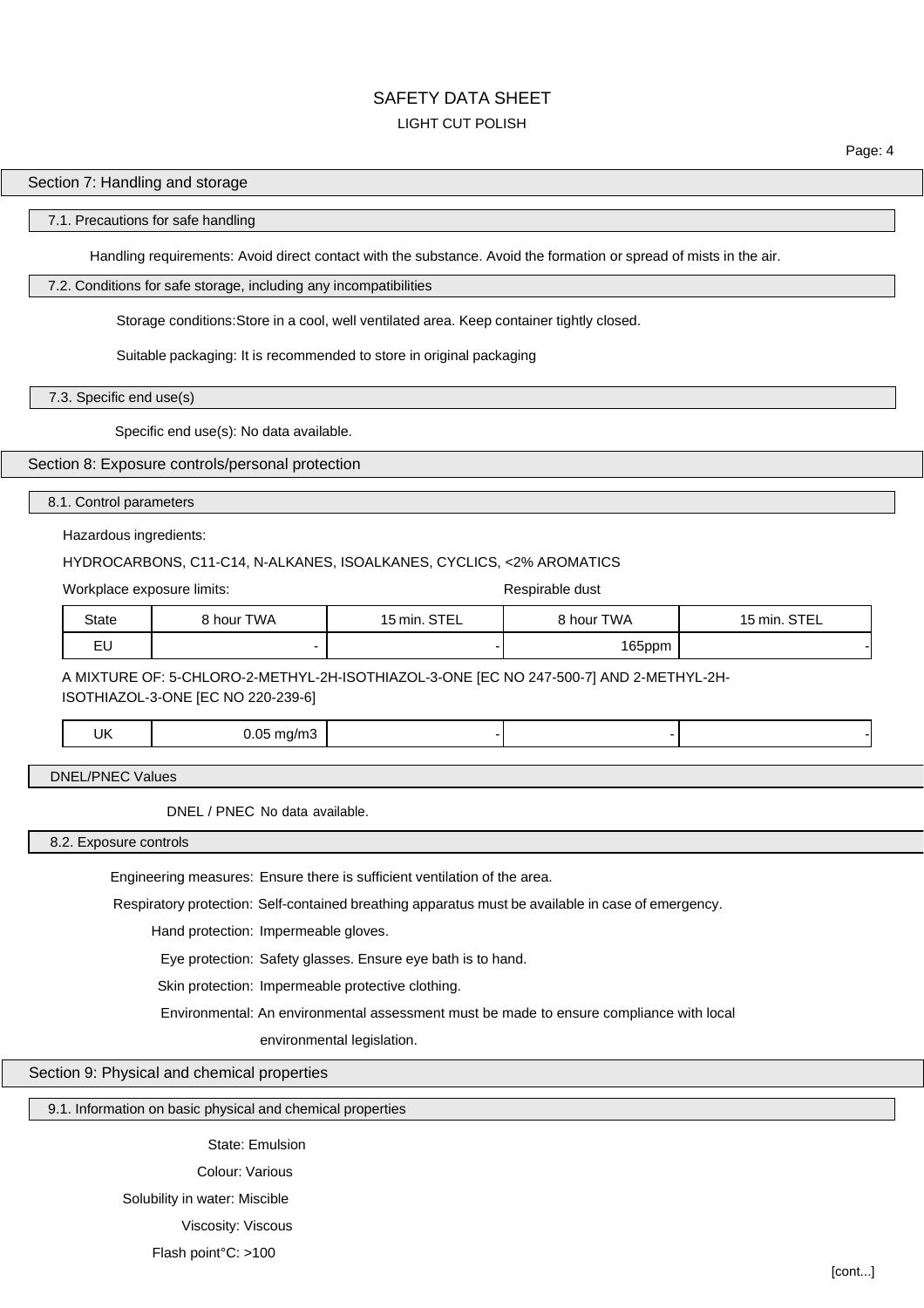# SAFETY DATA SHEFT

## LIGHT CUT POLISH

#### 9.2. Other information

Other information: No data available.

## Section 10: Stability and reactivity

10.1. Reactivity

Reactivity: Stable under recommended transport or storage conditions.

10.2. Chemical stability

Chemical stability: Stable under normal conditions.

10.3. Possibility of hazardous reactions

Hazardous reactions: Hazardous reactions will not occur under normal transport or storage conditions.

Decomposition may occur on exposure to conditions or materials listed below.

10.4. Conditions to avoid

Conditions to avoid: Heat.

10.5. Incompatible materials

Materials to avoid: Strong oxidising agents. Strong acids.

10.6. Hazardous decomposition products

Haz. decomp. products: In combustion emits toxic fumes.

## Section 11: Toxicological information

11.1. Information on toxicological effects

Hazardous ingredients:

#### HYDROCARBONS, C10-C13, N-ALKANES, ISOALKANES, CYCLICS, <2% AROMATICS

| DERMAL         | <b>RAT</b> | LD50           |            | >2000 mg/kg |
|----------------|------------|----------------|------------|-------------|
| ORAL           | <b>RAT</b> | LD50           |            | >5000 mg/kg |
| <b>VAPOURS</b> | . RAT      | <b>1H LC50</b> | >5000 mg/l |             |

A MIXTURE OF: 5-CHLORO-2-METHYL-2H-ISOTHIAZOL-3-ONE [EC NO 247-500-7] AND 2-METHYL-2H-ISOTHIAZOL-3- ONE [EC NO 220-239-6]

| ORL | <b>MUS</b> | LD50<br>__ | $\sim$<br>60  | mg/kg |
|-----|------------|------------|---------------|-------|
| ORL | <b>RAT</b> | LD50       | $-\sim$<br>vu | mg/kg |

### Relevant hazards for product:

| Hazard                         | Route | Basis                 |
|--------------------------------|-------|-----------------------|
| Respiratory/skin sensitisation | DRM   | Hazardous: calculated |

Page: 5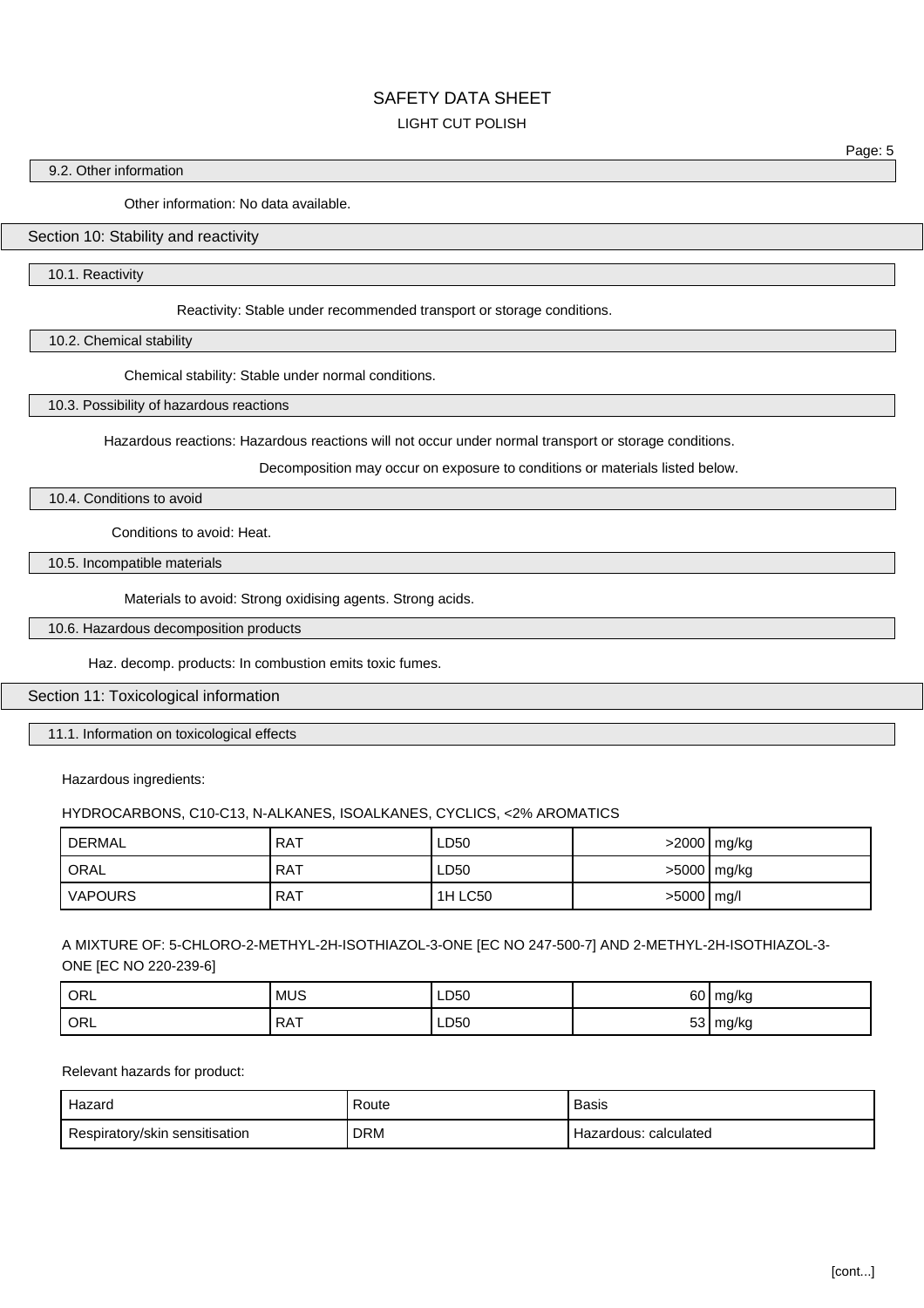Page: 6

#### Symptoms / routes of exposure

Skin contact: There may be irritation and redness at the site of contact.

Eye contact: There may be irritation and redness. The eyes may water profusely.

Ingestion: There may be soreness and redness of the mouth and throat.

Inhalation: Exposure may cause coughing or wheezing.

Delayed / immediate effects: Delayed effects can be expected after long-term exposure.

Other information: Not applicable.

# Section 12: Ecological information

#### 12.1. Toxicity

Hazardous ingredients:

#### HYDROCARBONS, C10-C13, N-ALKANES, ISOALKANES, CYCLICS, <2% AROMATICS

| ALGAE                               | 72H IC50 | $>1000$ mg/l |  |
|-------------------------------------|----------|--------------|--|
| Daphnia magna                       | 48H EC50 | $>1000$ mg/l |  |
| RAINBOW TROUT (Oncorhynchus mykiss) | 96H LC50 | $>1000$ mg/l |  |

12.2. Persistence and degradability

Persistence and degradability: Biodegradable.

12.3. Bioaccumulative potential

Bioaccumulative potential: No bioaccumulation potential.

12.4. Mobility in soil

Mobility: Readily absorbed into soil.

# 12.5. Results of PBT and vPvB assessment

PBT identification: This product is not identified as a PBT/vPvB substance.

12.6. Other adverse effects

Other adverse effects: Negligible ecotoxicity.

## Section 13: Disposal considerations

13.1. Waste treatment methods

Disposal operations: Transfer to a suitable container and arrange for collection by specialised disposal

company.

Disposal of packaging: Arrange for collection by specialised disposal company.

NB: The user's attention is drawn to the possible existence of regional or national

regulations regarding disposal.

Section 14: Transport information

Transport class: This product does not require a classification for transport.